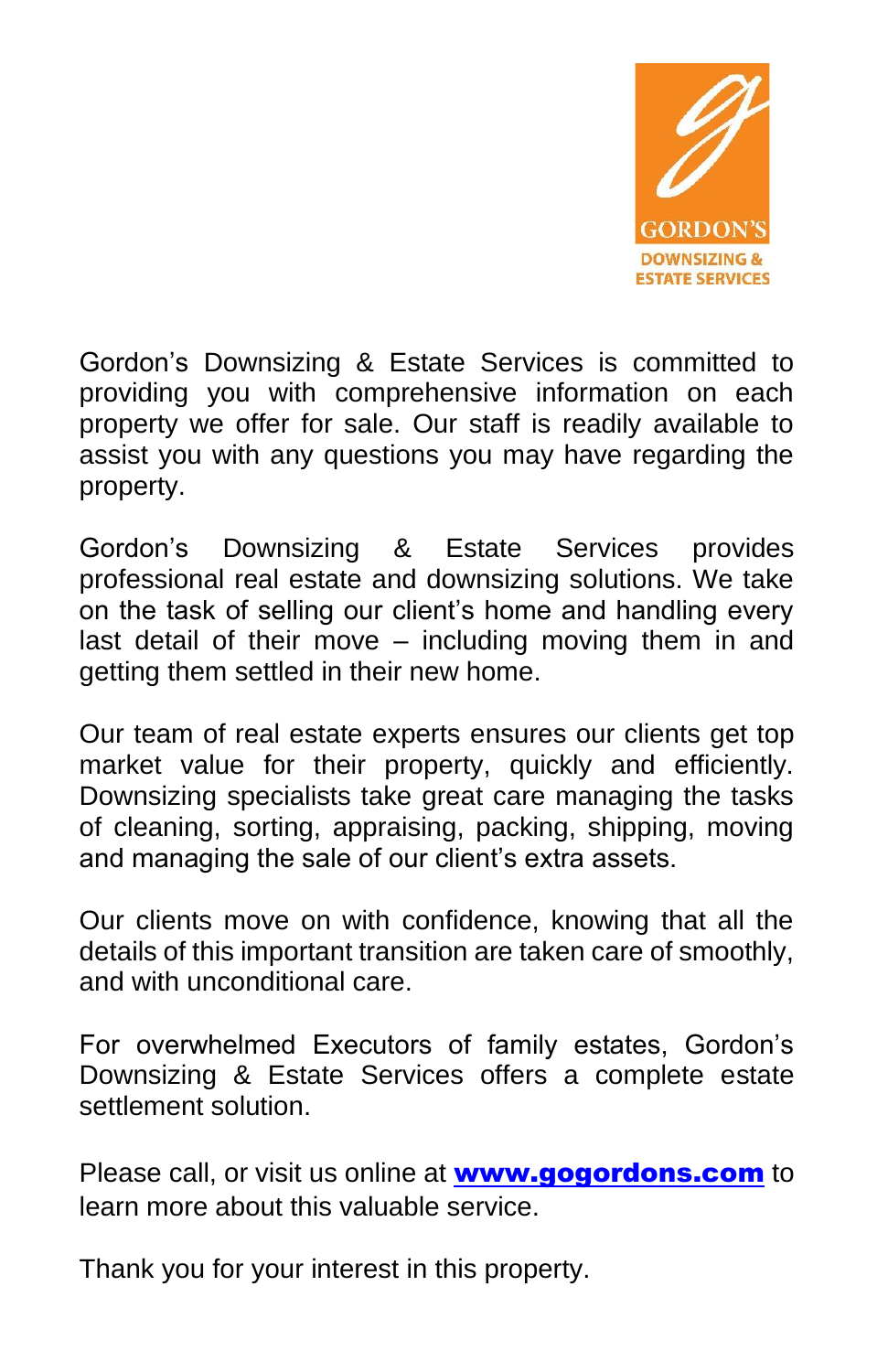## **Property Information**

Welcome to 488 Grandtrunk Avenue! This 3-bedroom 2 bathroom semidetached 2 storey home is approximately 1,068 sq. ft. +/- and centrally located in popular Waterloo Village.

Freshly painted with new carpet in the bedrooms and stair runner this family home is move in ready. The lovely eat in kitchen walks out to a deck in the private fenced back yard with no neighbours behind. The second floor offers 3 bedrooms and an updated 4-piece bathroom.

The finished basement has a great rec room and 3-piece bath along with laundry and storage.

This central west end location is just a short walk to St. Marguerite Bourgeoys Catholic Elementary School, Trillium Ridge Park with easy access to shopping, restaurants, transit and the 401.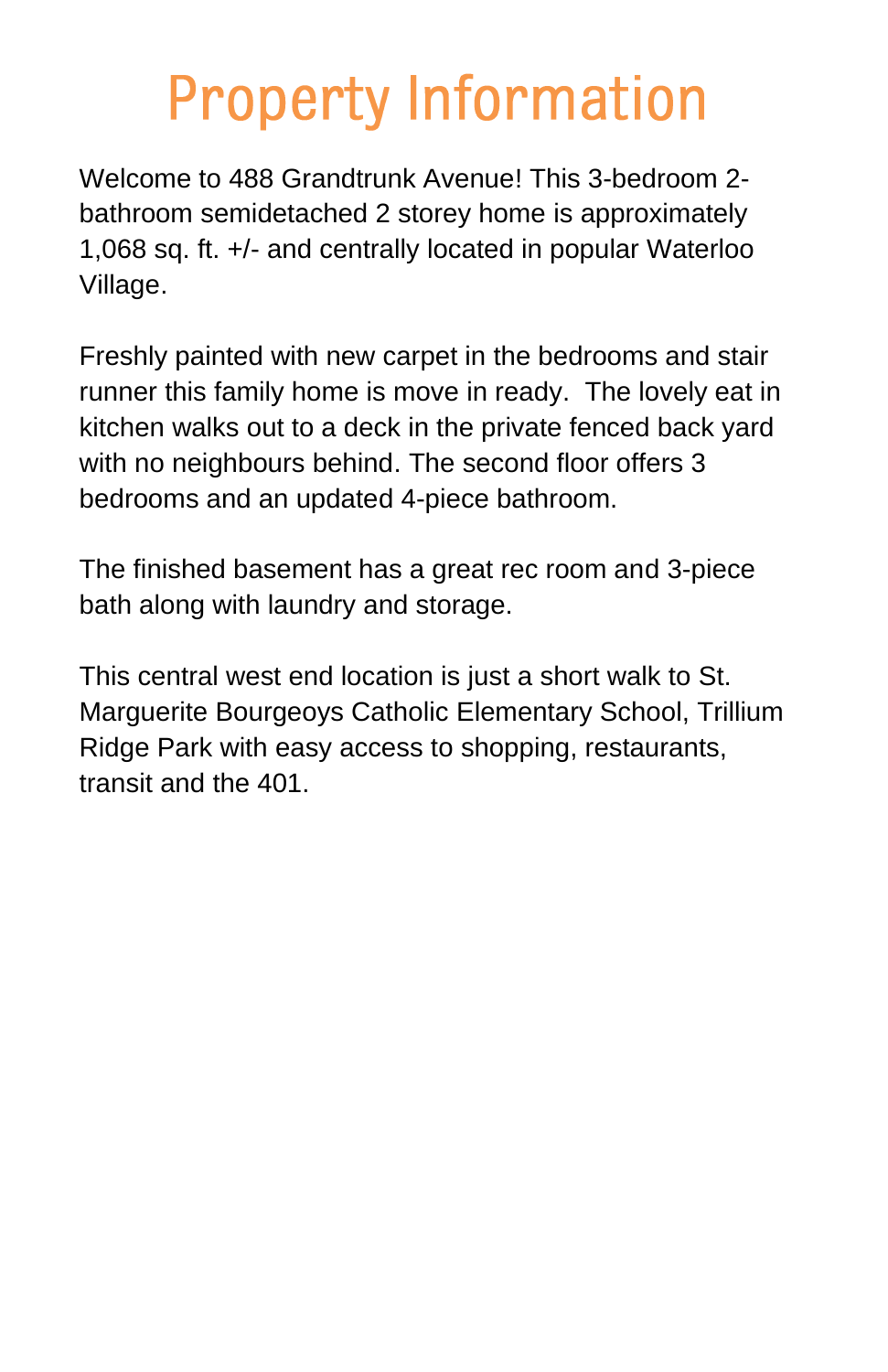## **Property Details**

## **ADDRESS:** 488 Grandtrunk Ave. West, Kingston, ON K7M 8W8 **TYPE:** Semi-detached, 2 Storey

**LEGAL DESCRIPTION:** PT LT 12, PL 1972, PT 1, 13R11964; KINGSTON TOWNSHIP

| SQ. FT:          | 1,073 sq. ft $+/-$ as per floor plans provided-<br>interior measurements (above ground) |
|------------------|-----------------------------------------------------------------------------------------|
| <b>BEDROOMS:</b> | 3                                                                                       |
| BATHS:           | 2; 1 4-pc $2^{nd}$ floor, 1 3-pc basement                                               |
| LAUNDRY:         | <b>Basement</b>                                                                         |
| <b>BASEMENT:</b> | Full, finished with rec room, bathroom,<br>laundry and storage                          |
| $AGE$ :          | 1993                                                                                    |
| ELECTRICAL:      | 100-amp panel, breakers                                                                 |
| ROOF:            | <b>Asphalt Shingle</b>                                                                  |
| FOUNDATION:      | Concrete block                                                                          |
| <b>FLOORS:</b>   | Laminate, carpet, ceramic, vinyl                                                        |
| <b>CEILINGS:</b> | Stucco, drywall, ceiling tile                                                           |
| WINDOWS:         | Vinyl                                                                                   |
| <b>EXTERIOR:</b> | Brick, vinyl                                                                            |
| <b>INTERIOR:</b> | Drywall                                                                                 |
| <b>PARKING:</b>  | Single wide asphalt driveway with parking for<br>3 cars                                 |
| GARAGE:          | No garage                                                                               |
| LOT SIZE:        | 27' x 112.9'                                                                            |
| ZONING:          | $R2-9$                                                                                  |